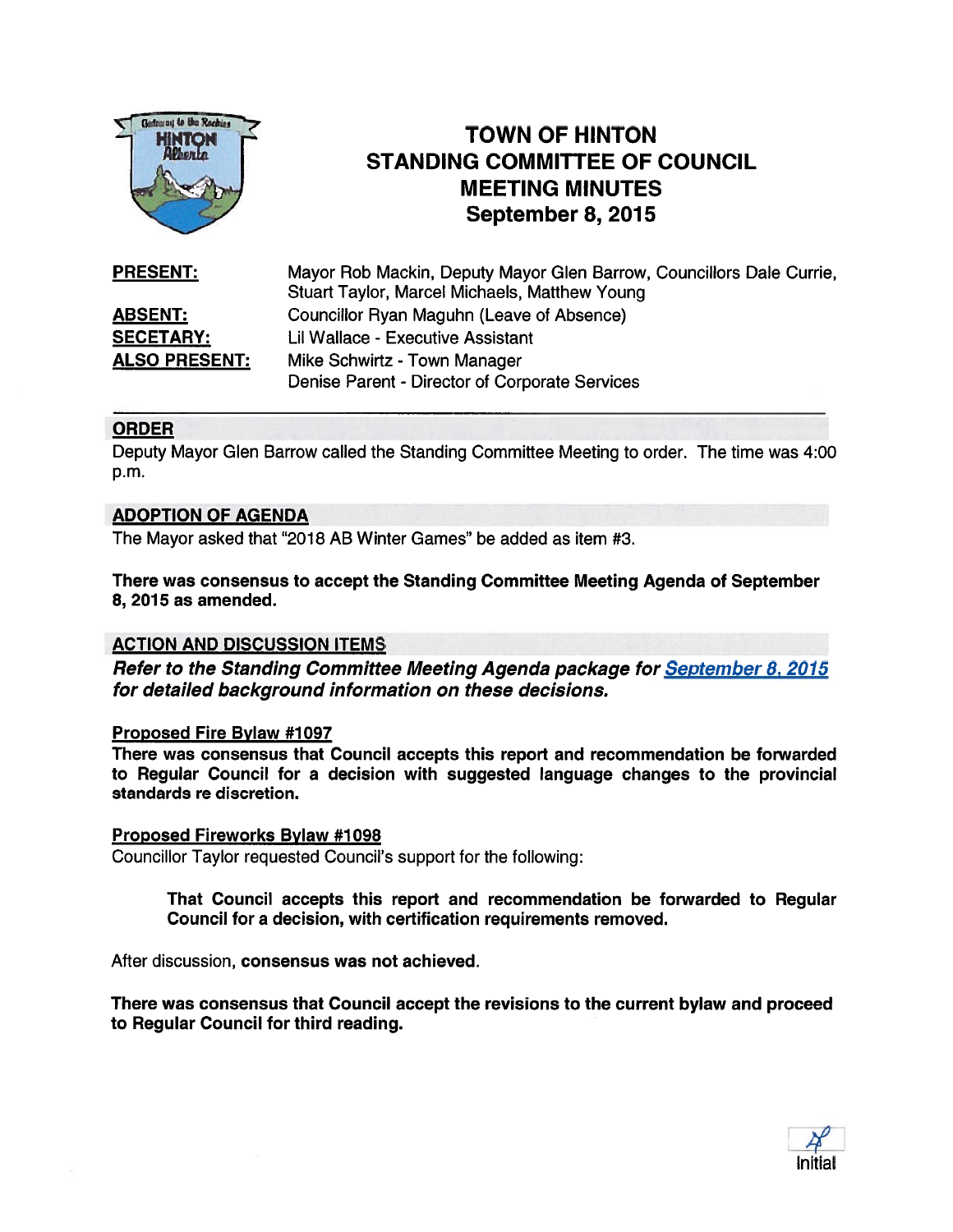Town of Hinton APPROVED Standing Committee of Council Minutes - September 8, 2015 Page | 2

#### 2018 Alberta Winter Games

The Mayor stated he had asked if there was any interest from Jasper in putting forward an expression of interest to jointly host the 2018 Alberta Winter Games. Jasper indicated that this would be brought to council on Tuesday, September 15, 2015 for formal voting but that they are indeed interested. The Mayor indicated that he could also speak to Yellowhead County and Edson to see if they are also interested in partnering with us to host the games.

There was consensus that Council direct Administration to prepare <sup>a</sup> joint letter of interest re hosting the 2018 Alberta Winter Games, alongside our partners; bring back to Sept. 15/15 regular council for approval.

#### ADDITIONAL INFORMATION

Town Manager Status Report

Town Manager Mike Schwirtz presented an update on administrative matters.

#### Urgent Matters from Council

Councillor Taylor requested Council's suppor<sup>t</sup> for the following:

That Council direct Administration to provide councillors with an opportunity to review the signed agreemen<sup>t</sup> or contract with ISL Engineering and supporting addendums.

After discussion, consensus was not achieved.

The Mayor asked that Council respec<sup>t</sup> that he is the spokesperson for Council as set out in Section 5.1 (a) of Policy #089 (Council Members and Town Manager Conduct, Standards & Responsibilities). He then read to Council Section 4.1(e) of the same policy which states:

'Accurately and adequately communicate the rationale and decisions of Council and represen<sup>t</sup> the official policies and positions of the Council even if they disagree. When representing their personal opinions or positions, Councillors shall explicitly state that those opinions do not represen<sup>t</sup> the Council or Town."

The Mayor then reaffirmed he will be the voice of this council and cautioned council to make sure they delineate explicitly between their personal opinion and as <sup>a</sup> councillor.

#### Executive Assistant Logistics Information

Upcoming events logistics were discussed.

#### MOVE IN CAMERA

M. MICHAELS - That Standing Committee move in camera.

Carried

The time was 5:28 p.m. The Chair called <sup>a</sup> short recess. The meeting reconvened at 5:35 p.m.